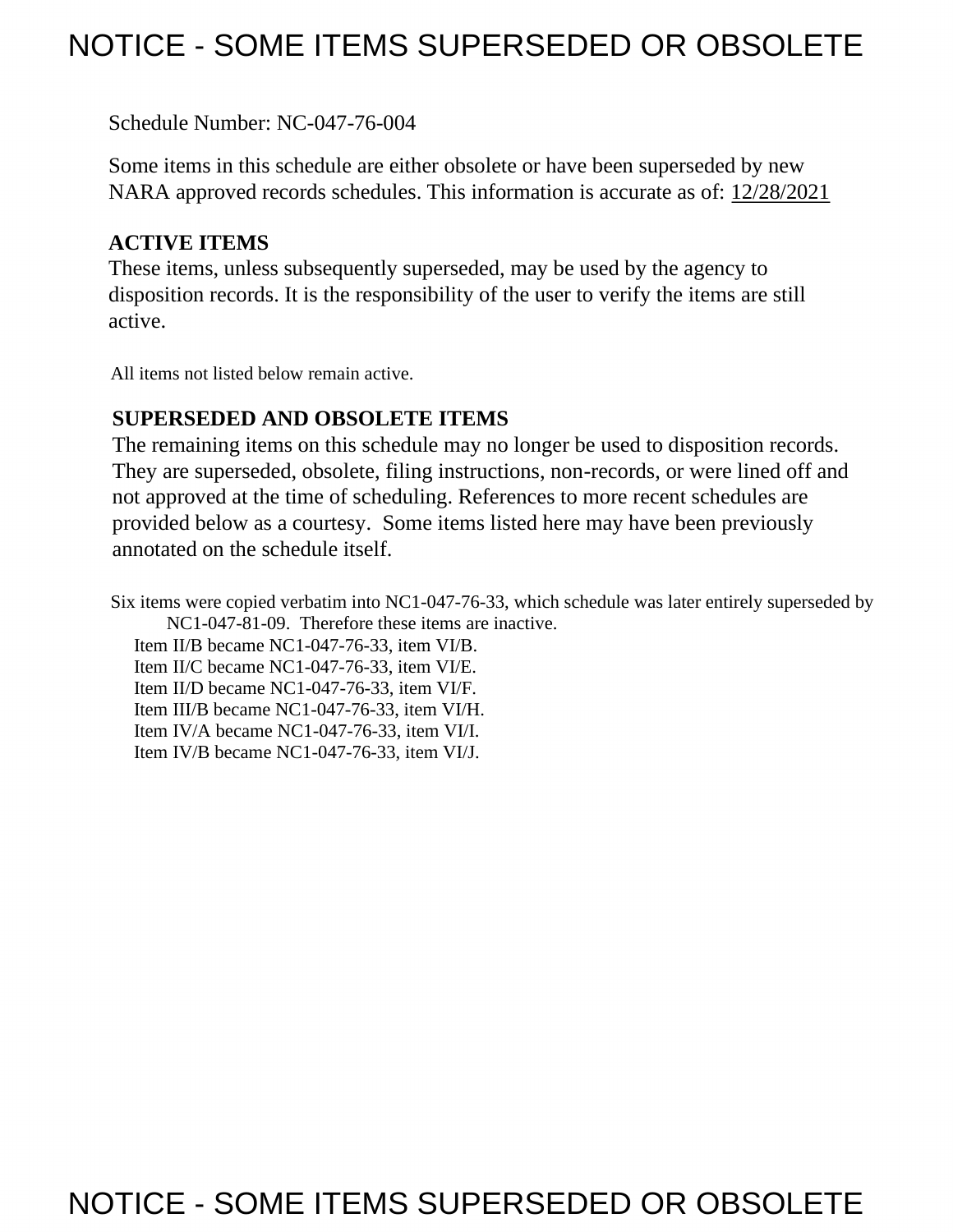| Standard Form No. 115<br>Revised November 1951<br>Prescribed by General Services |                                                                     | REQUEST FOR AUTHORITY<br>TO DISPOSE OF RECORDS                                                                                                                                                                                                                                                                                                                                                                                                                                                                                                                                                                                                                                                                                                                                                                                            |                       | <b>LEAVE BLANK</b>                                                 |                                |                                                                                                |
|----------------------------------------------------------------------------------|---------------------------------------------------------------------|-------------------------------------------------------------------------------------------------------------------------------------------------------------------------------------------------------------------------------------------------------------------------------------------------------------------------------------------------------------------------------------------------------------------------------------------------------------------------------------------------------------------------------------------------------------------------------------------------------------------------------------------------------------------------------------------------------------------------------------------------------------------------------------------------------------------------------------------|-----------------------|--------------------------------------------------------------------|--------------------------------|------------------------------------------------------------------------------------------------|
| Administration<br>$GSA$ Reg. $3-IV-106$                                          |                                                                     |                                                                                                                                                                                                                                                                                                                                                                                                                                                                                                                                                                                                                                                                                                                                                                                                                                           |                       | DATE RECEIVED                                                      |                                | JOB NO.                                                                                        |
| 115-103                                                                          |                                                                     | (See Instructions on Reverse)                                                                                                                                                                                                                                                                                                                                                                                                                                                                                                                                                                                                                                                                                                                                                                                                             |                       | 1975<br>$JUL$ $3$                                                  |                                |                                                                                                |
| TO:                                                                              |                                                                     | GENERAL SERVICES ADMINISTRATION,<br>NATIONAL ARCHIVES AND RECORDS SERVICE, WASHINGTON, D.C. 20408                                                                                                                                                                                                                                                                                                                                                                                                                                                                                                                                                                                                                                                                                                                                         |                       | DATE APPROVED ---                                                  | NC-                            | 47–76.                                                                                         |
|                                                                                  | 1. FROM (AGENCY OR ESTABLISHMENT)                                   |                                                                                                                                                                                                                                                                                                                                                                                                                                                                                                                                                                                                                                                                                                                                                                                                                                           |                       |                                                                    | NOTIFICATION TO AGENCY         |                                                                                                |
| 2. MAJOR SUBDIVISION                                                             |                                                                     | Department of Health, Education, and Welfare                                                                                                                                                                                                                                                                                                                                                                                                                                                                                                                                                                                                                                                                                                                                                                                              |                       |                                                                    |                                | In accordance with the provisions of 44 U.S.C.<br>3303a the disposal request, including amend- |
| 3. MINOR SUBDIVISION                                                             |                                                                     | Social Security Administration                                                                                                                                                                                                                                                                                                                                                                                                                                                                                                                                                                                                                                                                                                                                                                                                            |                       | be stamped "disposal not approved" or<br>"withdrawn" in column 10. |                                | ments, is approved except for items that may                                                   |
|                                                                                  |                                                                     | Bureau of Supplemental Security Income                                                                                                                                                                                                                                                                                                                                                                                                                                                                                                                                                                                                                                                                                                                                                                                                    |                       |                                                                    |                                |                                                                                                |
|                                                                                  | 4. NAME OF PERSON WITH WHOM TO CONFER                               |                                                                                                                                                                                                                                                                                                                                                                                                                                                                                                                                                                                                                                                                                                                                                                                                                                           | 5. TEL. EXT.<br>45770 | $9 - 3 - 7$<br>$\overline{Date}$                                   |                                |                                                                                                |
|                                                                                  | George S. Yamamura<br>6. CERTIFICATE OF AGENCY REPRESENTATIVE:      |                                                                                                                                                                                                                                                                                                                                                                                                                                                                                                                                                                                                                                                                                                                                                                                                                                           |                       |                                                                    |                                |                                                                                                |
|                                                                                  |                                                                     | I hereby certify that I am authorized to act for the head of this agency in matters pertaining to the disposal of records, and that the records described in this list or                                                                                                                                                                                                                                                                                                                                                                                                                                                                                                                                                                                                                                                                 |                       |                                                                    |                                |                                                                                                |
| further retention.                                                               | The records have<br>ceased to have suffi-<br>cient value to warrant | The records will cease to have sufficient value<br>в<br>to warrant further retention on the expiration<br>of the period of time indicated or on the occur-<br>rence of the event specified.<br>(Signature of Agency Representative)                                                                                                                                                                                                                                                                                                                                                                                                                                                                                                                                                                                                       |                       |                                                                    | SSA Records Officer<br>(Title) |                                                                                                |
| 7.<br><b>ITEM NO.</b>                                                            |                                                                     | DESCRIPTION OF ITEM<br>(WITH INCLUSIVE DATES OR RETENTION PERIODS)                                                                                                                                                                                                                                                                                                                                                                                                                                                                                                                                                                                                                                                                                                                                                                        |                       |                                                                    | 9.<br>SAMPLE OR<br>JOB NO.     | 10.<br><b>ACTION TAKEN</b>                                                                     |
| Ι.                                                                               | Α.<br>1.<br>2.<br>3.<br>4.<br>5.                                    | Records Retention and Disposal Schedule<br>Supplemental Security Income Program -- Field<br>General Program Administration Records<br>Administrative Files<br>Files created or maintained by most Bureau of<br>Supplemental Security Income (BSSI) Regional Offices<br>in the performance of their assigned functions.<br>Official file copies of outgoing correspondence<br>relating to office functions.<br>Comments on draft reports, studies, and proposals<br>prepared by other offices.<br>Contributions to and/or comments on proposed<br>legislation.<br>Suggestion evaluations.<br>Program and management reports, such as overtime<br>and staffing reports, workload and production<br>reports, highlights, activity reports, and other<br>reports prepared to submit narrative or statisti-<br>cal data to management offices. |                       |                                                                    |                                |                                                                                                |
|                                                                                  |                                                                     | Destroy 2 years after the close of the calendar<br>year in which dated.<br>raencu G                                                                                                                                                                                                                                                                                                                                                                                                                                                                                                                                                                                                                                                                                                                                                       |                       |                                                                    |                                |                                                                                                |

Four copies, including original, to be submitted to the National Archives and Records Service

 $\sim$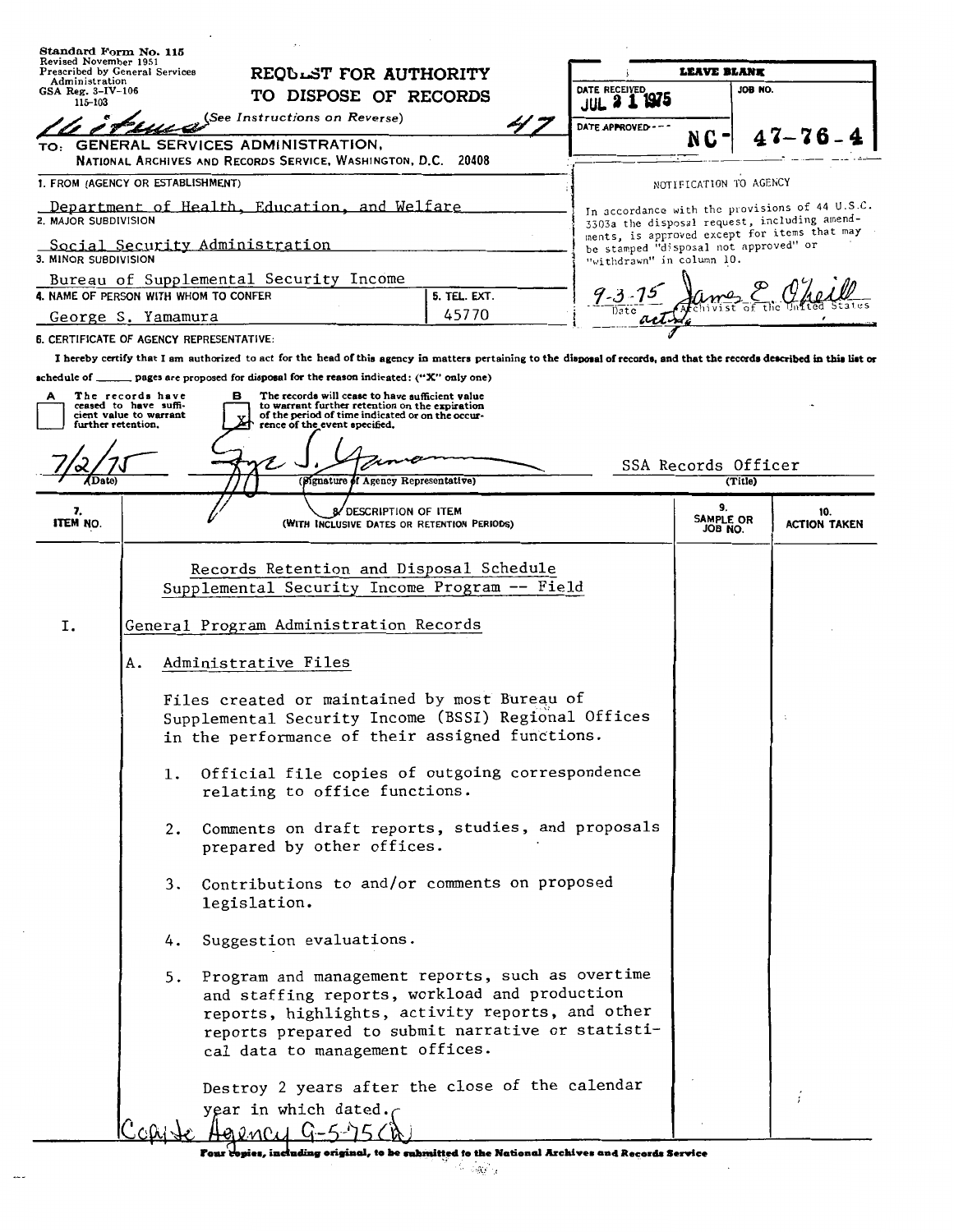

| Standard Form No. 115a                                                                               |  |        |                 |
|------------------------------------------------------------------------------------------------------|--|--------|-----------------|
| Revised November 1951<br>Prescribed by General Services Administration<br>$\text{GSA}$ Reg. 3-IV-106 |  | Job No | $P_{\text{AZ}}$ |
|                                                                                                      |  |        | pages           |

 $\bullet$ 

 $\ddot{\phantom{a}}$ 

#### **REQUEST FOR AUTHORITY TO DISPOSE OF RECORDS-Continuation Sheet**

| 7.<br>ITEM NO. |    | 8. DESCRIPTION OF ITEM<br>(WITH INCLUSIVE DATES OR RETENTION PERIODS)                                                                                                                                                                                                                                                                                                                                                                                                                                                                                                                                                                                                                                                                                                         | 9.<br>SAMPLE OR<br>JOB NO. | 10.<br><b>ACTION TAKEN</b> |
|----------------|----|-------------------------------------------------------------------------------------------------------------------------------------------------------------------------------------------------------------------------------------------------------------------------------------------------------------------------------------------------------------------------------------------------------------------------------------------------------------------------------------------------------------------------------------------------------------------------------------------------------------------------------------------------------------------------------------------------------------------------------------------------------------------------------|----------------------------|----------------------------|
|                | в. | Working Files<br>Nonessential working papers retained for reference<br>purposes by staff members.<br>Destroy after 2 years or when no longer needed for<br>reference, whichever is earlier.                                                                                                                                                                                                                                                                                                                                                                                                                                                                                                                                                                                   |                            |                            |
| II.            |    | State Programs Files                                                                                                                                                                                                                                                                                                                                                                                                                                                                                                                                                                                                                                                                                                                                                          |                            |                            |
|                | А. | State Agreements Files                                                                                                                                                                                                                                                                                                                                                                                                                                                                                                                                                                                                                                                                                                                                                        |                            |                            |
|                |    | Copies of agreements entered into with the State<br>agencies by the Secretary of Health, Education, and<br>Welfare pursuant to sections 1616, 1631, and 1634 of<br>the Social Security Act, as amended. The agreements<br>provide for Federal administration of State<br>supplementary payments programs, for reimbursement<br>to the States for interim assistance payments, and<br>for Federal determination of Medicaid eligibility.<br>Included are conversion agreements, amendments, and<br>related documents. Record copies are retained by<br>BSSI headquarters components.                                                                                                                                                                                           |                            |                            |
|                |    | 1. BSSI Regional Offices                                                                                                                                                                                                                                                                                                                                                                                                                                                                                                                                                                                                                                                                                                                                                      |                            |                            |
|                |    | Destroy 6 years after the close of the fiscal<br>year in which terminated.                                                                                                                                                                                                                                                                                                                                                                                                                                                                                                                                                                                                                                                                                                    |                            |                            |
|                |    | 2. State Agencies                                                                                                                                                                                                                                                                                                                                                                                                                                                                                                                                                                                                                                                                                                                                                             |                            |                            |
|                |    | Destroy in accordance with State practice.                                                                                                                                                                                                                                                                                                                                                                                                                                                                                                                                                                                                                                                                                                                                    |                            |                            |
|                | в. | State Agency Budget and Financial Report Files                                                                                                                                                                                                                                                                                                                                                                                                                                                                                                                                                                                                                                                                                                                                |                            |                            |
|                |    | Records used to estimate, justify, and approve<br>State agency SSI program administration costs and to<br>account for funds received and expended by the State<br>agency. Included are Forms SSA-2666, State Agency<br>Budget; SSA-2666A, State Agency Budget List of<br>Positions; SSA-2667, State Agency Budget Notice of<br>Approval; SSA-2668, Notice to State Agency, SSA-2669,<br>Financial Accountability Statement; SSA-2669A,<br>Quarterly Expenditure Report; SSA-8710, State Agency<br>Budget Request; SSA-8711, State Agency Budget List<br>of Positions; SSA-8712, State Agency Budget Notice<br>of Approval; SSA-8713, Quarterly Expenditure Report<br>and Request for Reimbursement; SSA-8714, Notice of<br>Payment and Financial Accountability Statement; or |                            |                            |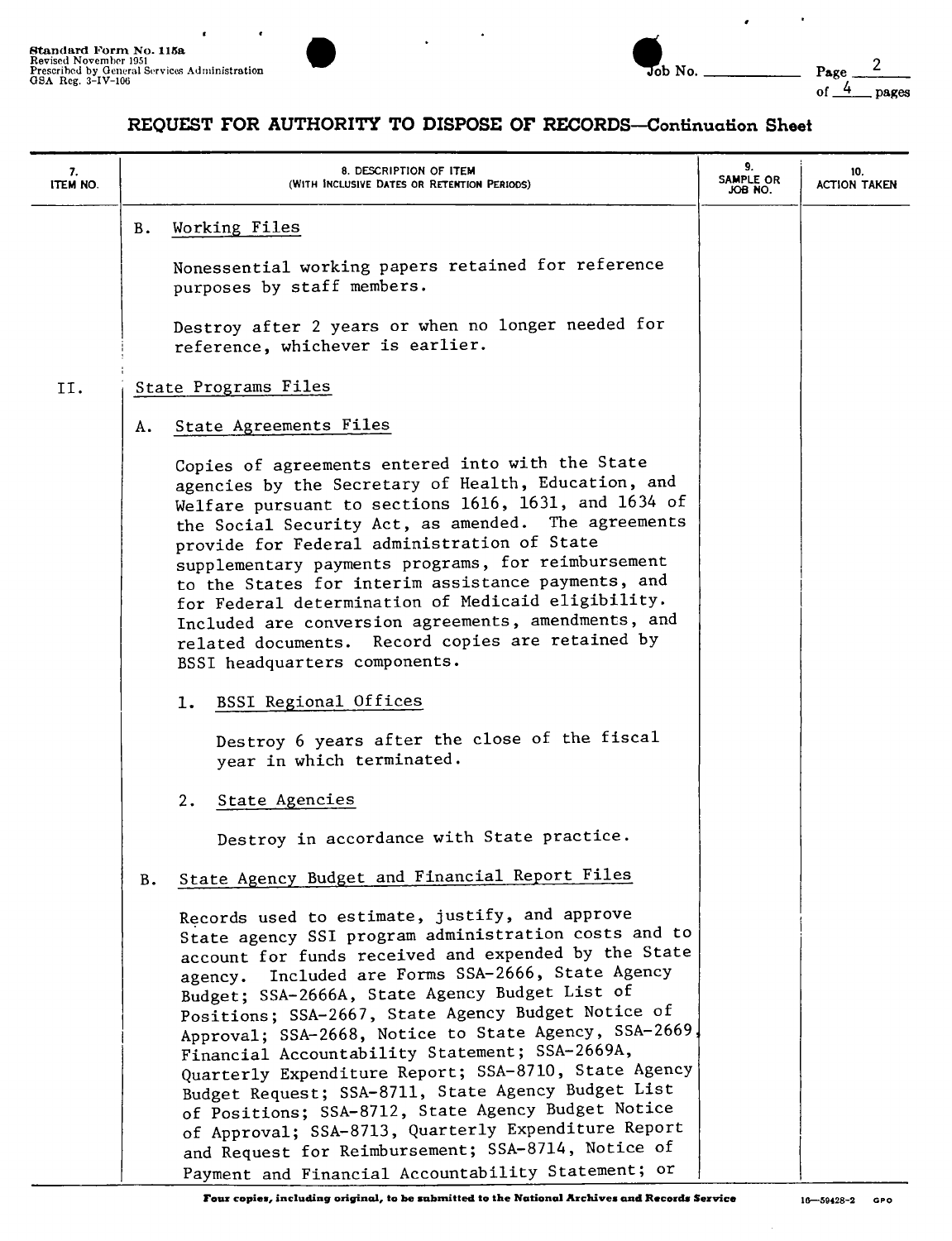

 $\lambda$ 

 $\cdot$ 

of  $4$  pages

 $\cdot$ 

#### REQUEST FOR AUTHORITY TO DISPOSE OF RECORDS-Continuation Sheet

| 7.<br>ITEM NO. | 8. DESCRIPTION OF ITEM<br>(WITH INCLUSIVE DATES OR RETENTION PERIODS)                                                                                                                                                                                                                                | 9.<br>SAMPLE OR<br>JOB NO. | 10.<br><b>ACTION TAKEN</b> |
|----------------|------------------------------------------------------------------------------------------------------------------------------------------------------------------------------------------------------------------------------------------------------------------------------------------------------|----------------------------|----------------------------|
|                | their equivalents. Also included are copies of<br>certificates of authority and related documents.<br>Record copies are retained by BSSI headquarters<br>components.                                                                                                                                 |                            |                            |
|                | BSSI Regional Offices<br>1.                                                                                                                                                                                                                                                                          |                            |                            |
|                | Destroy 6 years following the close of the budget<br>year.                                                                                                                                                                                                                                           |                            |                            |
|                | State Agencies<br>2.                                                                                                                                                                                                                                                                                 |                            |                            |
|                | Destroy 3 years after DHEW audit or 5 years after<br>the close of the budget year, whichever is<br>earlier.                                                                                                                                                                                          |                            |                            |
|                | State Correspondence Files<br>$\mathcal{L}$ .                                                                                                                                                                                                                                                        |                            |                            |
|                | Correspondence with the State agencies on matters<br>relating to the administration of the SSI program.                                                                                                                                                                                              |                            |                            |
|                | Destroy 2 years following the close of the fiscal<br>year in which dated.                                                                                                                                                                                                                            |                            |                            |
|                | State Profile Data Files<br>D.                                                                                                                                                                                                                                                                       |                            |                            |
|                | Files containing data on State programs and operations<br>which have a bearing on the SSI program.                                                                                                                                                                                                   |                            |                            |
|                | Destroy when superseded or obsolete.                                                                                                                                                                                                                                                                 |                            |                            |
| III.           | Program Policy Files                                                                                                                                                                                                                                                                                 |                            |                            |
|                | Program Circulars<br>А.                                                                                                                                                                                                                                                                              |                            |                            |
|                | Circulars issued by the BSSI Regional Office contain-<br>ing information on new developments in the SSI program,<br>alerts of cyclical occurrences, reminders of reports<br>due, and other matters relating to the administration<br>of the SSI program. Included is related background<br>material. |                            |                            |
|                | Destroy 1 year after supersession or obsolesence.                                                                                                                                                                                                                                                    |                            |                            |
|                |                                                                                                                                                                                                                                                                                                      |                            |                            |
|                |                                                                                                                                                                                                                                                                                                      |                            |                            |